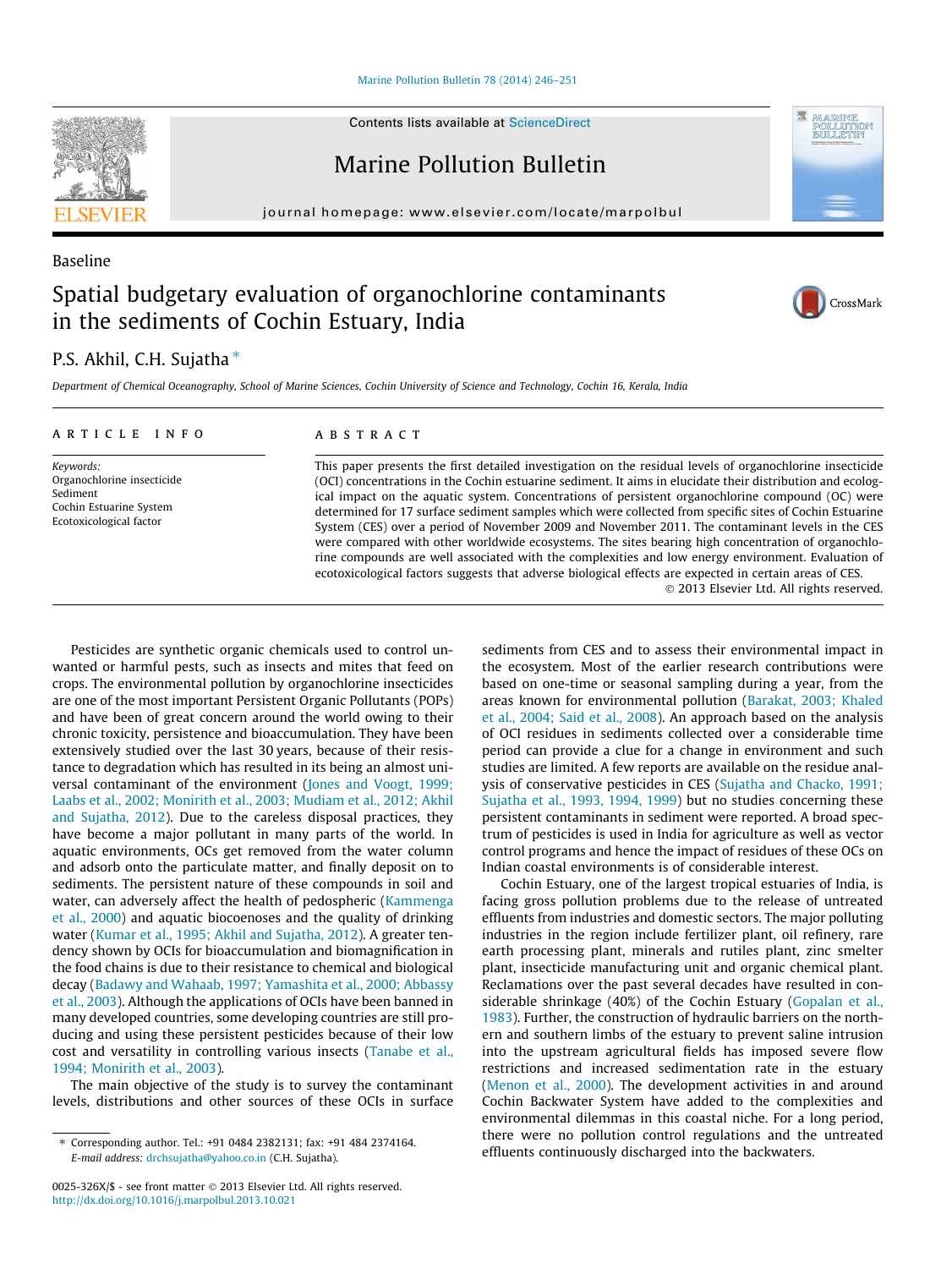Study area is divided into three zones viz South, Middle, and North (Fig. 1). The south zone is situated in the fresh water region and it originates from southern bough of Moovattupuzha. Major source of pollution is from agriculture runoff and it is less affected by industrial effluents (Station No 1–6). The middle zone is well regulated by a bund (namely Thannirmukham), which was constructed in order to prevent the salt water intrusion into the paddy fields. The bund remains open during monsoon season. This zone has a perennial connection with the Arabian Sea and experiences an irregular encroachment of saline water intrusion there by making cradle grounds for diverse types of flora and fauna. With the advent of ICTT project, this area has become a backbone for the economy of State of Kerala. Due to enhanced containerization, resulting in improved trade and economic growth, widespread activities like dredging, piling, along with anthropogenic inputs are increasing frequently (Station No 7–11). Finally north zone originates from the industrial locale of Periyar – the life line of Kerala. Large scale industries on the river bank discharge effluents directly into these waterways resulting in the accumulation of varying amounts of nutrients in the Periyar River (Station No 12–17).

Surface sediments (top 0–5 cm) were collected from seventeen locations of CES over a period of November 2009 and November 2011. This was performed using a stainless steel grab sampler used repeatedly (three to five times) at each station, followed by thorough mixing of collected sediment on an aluminum tray in order to obtain a more representative sediment sample. All samples were then transferred into well labeled hexane-rinsed glass jars and kept it in the ice chest boxes on board and during transportation. The samples were then stored at  $-20\,^{\circ}\textrm{C}$  until the analysis.

About 5 gm of the sediment sample was accurately weighed and then extracted twice with 50 mL portions of 1:1 hexane-acetone mixture (HPLC grade, Glaxo, Mumbai, India). The combined extract was subjected to a cleanup procedure involving elution through a Florisil column (60 cm  $\times$  22 mm i.d) with 50 mL 1:1 hexane– acetone mixture. The extract was concentrated to about 5–6 mL by means of a rotary evaporator at  $50-60$  °C for further analysis. Separation and analysis of the OCIs were performed on a gas chromatograph (GC) (model 7890A, Agilent, Waldbronn, Germany) with a Ni-63 ECD and equipped with capillary column (HP-35,  $30 \text{ m} \times 0.320 \text{ mm} \times 0.5 \text{ mm}$  using nitrogen as carrier gas  $(1.5 \text{ mL min}^{-1})$ . The GC was calibrated with a standard solution of a pesticide mixture (Supelco, USA) prepared in HPLC grade nhexane. Solvent blanks were used to confirm the absence of any pesticide residues. Analytical reproducibility was checked by replicate measurements. Identification and quantification of OCIs were accomplished by using reference solutions supplied by EPA (USA) and Supelco (USA). The following GC conditions were maintained: injection port temperature 250 °C, detector temperature 350 °C, oven temperature program: 110 °C (5 min) at 5 °C min<sup>-1</sup> to 190 °C (2 min) at 15 °C min<sup>-1</sup> to 280 °C (10 min). 1 µL of aliquot samples were injected onto the column. All data were subjected to strict quality control procedures, including the analysis of procedural blanks and spiked samples with each set of samples analyzed. None of the target compounds were detected in the procedural blanks for sediment samples. Spiked samples (10 ng of pesticide mix standard) were determined with good precision and high recoveries. Limit of detection (LOD) and relative standard deviation (RSD) of the analytical method for OCIs is as follows. The detection limit was lowest for aldrin (0.04 ng/g) and highest for endrin and 4,4'-DDT (0.19  $\operatorname{ng/g}$ ), while the detection limit of other analytes lies within the range. The average recoveries ( $n = 3$ ) for OCIs revealed an efficiency of 87–103%. The relative standard deviations (RSD) were below 5.0% and fall within the requirement criteria of US-EPA (Recovery: 70–130%, RSD is <30%). The following organochlorine



Fig. 1. Map of the study area and sampling sites.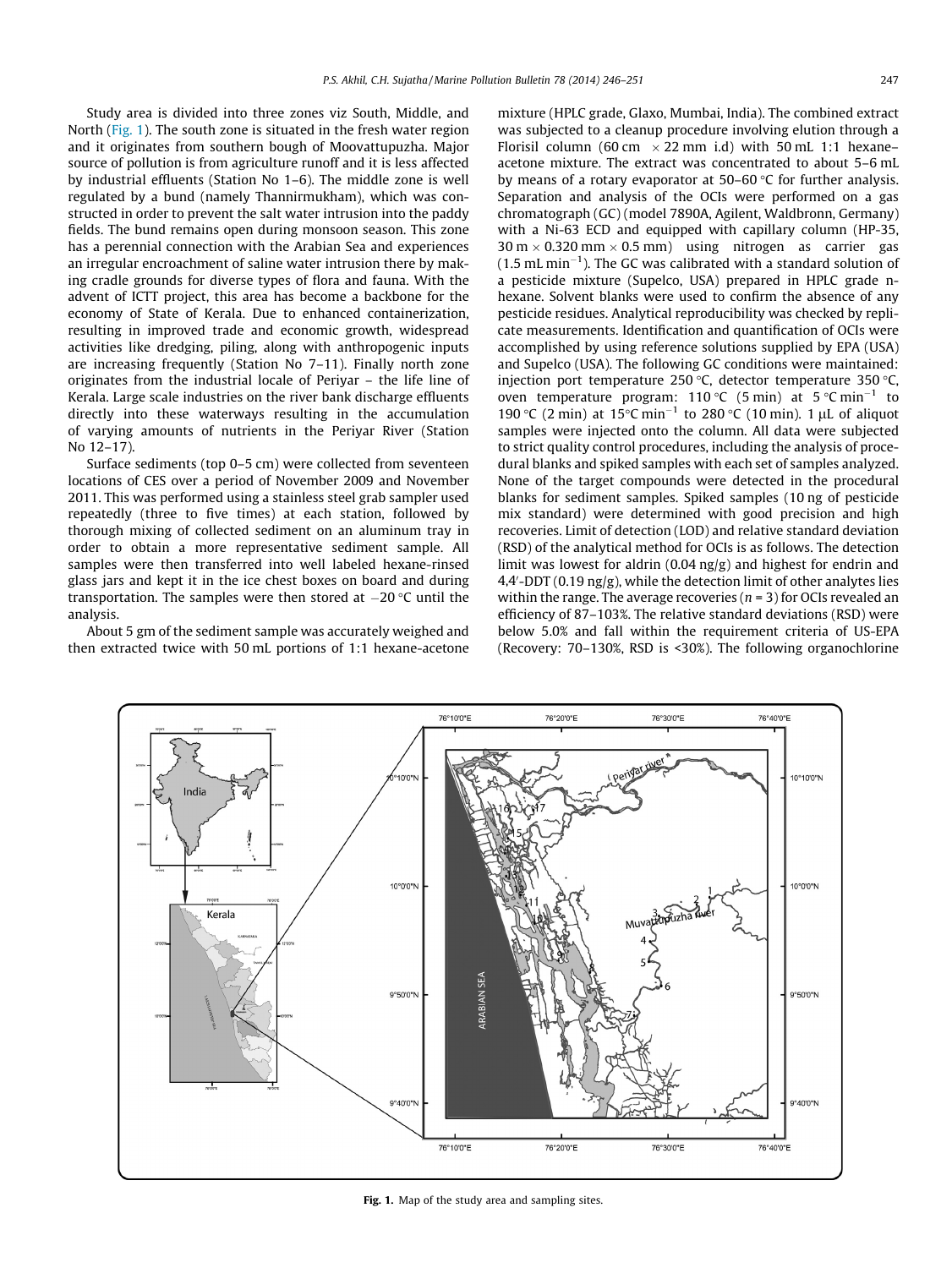pesticides were quantified.  $\alpha$ -hexachlorocyclohexane ( $\alpha$ -HCH),  $\beta$ -HCH,  $\gamma$ -HCH, heptachlor, aldrin, heptachlor epoxide (B), 4,4'-DDE, dieldrin, endrin, 2,4′-DDD, 4,4′-DDD, 2,4′-DDT, 4,4′-DDT, a-endosulfan, and b-endosulfan.

Data on the residual levels of pesticide accumulation in the marine sediments is limited, especially in the coastal belt of India. Coastal sediments serve both as temporary and long-term sink for many classes of anthropogenic contaminants and consequently act as the source of these xenobiotics into the aquatic realm. The applied and direct dumping of industrial wastes of these persistent contaminants can be transported through surface run-off, leaching ultimately accumulating and getting settled into the bottom sediments. Hence these bottom sediments represent an integrated conspicuous level of particle bound contaminants that have deposited over a longer period of time. A few studies have been reported on these contamination of OCs in the sediments from Indian coastal regions ([Sarkar and SenGupta, 1987, 1988, 1991; Takeoka et al.,](#page-5-0) [1991; Sarkar et al., 1997; Pandit et al., 2001\)](#page-5-0) indicating the presence of their major emission sources in these regions. The findings of this research work constitute the first judicious base line data set for the OCI residues in the sediments of CES (Tables 1 and 2). Across the world, HCH is the most extensively used insecticide, particularly in Asia due to their large scale production in China and India. Being as an inexpensive industrial product, it has been commercially available for decades for varying purposes in these regions. Previously, [Mathur \(1993\),](#page-5-0) reported that, around 25,000 MT (metric tons) of chlorinated pesticides were used annually in India and DDT accounted for 40% of this group. Among the HCH isomers,  $\alpha$ -HCH is more likely to diffuse into the air and get transported for a long distance, while  $\beta$ -HCH is more resistant to hydrolysis and environmental degradation, and is the predominant isomer in the water, fluids, animal tissues and sediments ([Sujatha](#page-5-0) [et al., 1993; Walker et al., 1999; Lee et al., 2001](#page-5-0)). In the present research work, total HCH concentration of 423 ng/g was detected in the entire study area during 2009. Levels decreased to 23.7 ng/ g in 2011. Concentrations and compositions of HCH isomers were found to be in the order  $\beta$ -HCH >  $\gamma$ -HCH >  $\alpha$ -HCH in 2009, which implies that HCH contamination in the sediments of CES might have originated from a relatively remote source or long-term accumulation from prolonged usage or discharge from industries. In 2011, residual levels of these isomers was in the order  $\gamma$ -HCH >  $\alpha$ -HCH >  $\beta$ -HCH showing the recent input of these isomers in the study area ([Fig. 2\)](#page-3-0). Levels of  $\sum HCH$  in sediments from CES were found generally higher than those of  $\Sigma$ DDT during 2009. However, the  $\sum$ HCH concentrations in sediments collected in 2011 is lower than that of  $\Sigma$ DDT, while the levels of  $\Sigma$ Cyclodienes were still higher in both the sampling periods, 2009 and 2011. These results reflect the fact that the contamination sources and environmental fate of degradation in these HCH's and cyclodienes are different, this clearly depict that  $\sum Q$  clodienes followed by  $\Sigma$ HCH and  $\Sigma$ DDT compounds were the predominant OCIs in the sediments of CES. In 2009, the residue levels of endosulfan  $(\alpha)$  ranged from BDL to 43.2 ng/g. Contamination level of endosulfan  $(\alpha)$ was highest at Station No:16 (350.5 ng/g) during 2011. The elevated concentration of  $\alpha$ -isomer may be due to the recent input of these pesticides in the study area.

Aldrin, the probable carcinogen is mainly used as an insecticide for the underground control of termites. The residue level of aldrin was BDL to 33.2 ng/g in 30% of the samples collected in 2009 and is quickly transferred to a more toxic persistent dieldrin, through microbial oxidation or epoxidative degradation. The abundance of aldrin relative to dieldrin implies that it is widely used in this region during the year 2009. Dieldrin concentration was high (BDL to 142.4 ng/g), with maximum value at Station No:13 in 2011. The result shows that instead of restriction in usage, excessive and indiscriminative adoptions of these are still continuing due to the low cost and popularity of the insecticide formulations among the local people. Among the chlordane compounds, heptachlor epoxide is relatively abundant with the highest contamination level (69.4 ng/g) at Station No:8 during 2009 and BDL during 2011 in the entire study region.

The relative concentrations of the parent compound and its metabolite can provide useful information on the pollution source. DDT can be biodegraded by microorganisms to DDE and DDD under aerobic and anaerobic conditions. Therefore, ratios of  $(DDE + DDD)/\sum DDT$  and DDE/DDD can be used as indicative indices for assessing the long term weathering and biotransformation of DDT under various redox conditions ([Zhang et al., 1999; Doong](#page-5-0) [et al., 2002; Yang et al., 2005\)](#page-5-0). Mostly DDE/DDD ratio were in the average value >0.5 which indicates that the collected samples were mainly under anaerobic conditions. The observed pattern of DDT and its metabolites in most sediment samples were in the order of DDD > DDE > DDT. The ratio of  $(DDE + DDD)/\sum DDT > 1$  in majority of the stations infers that the contaminant levels of DDT's in the sediments of CES may have been derived from the aged and weathered agricultural soil and retained under anaerobic conditions within the sediment phase. The dominance of DDD's over DDE's clearly supports the reductive dechlorination of DDT's to DDD

Table 1

Concentrations (ng/g, dry wt.) of selected chlorinated pesticides in the sediments of Cochin Estuary, November 2009.

| Station        | Heptachlor (ng/ | Heptachlor epoxide (B) (ng/ | $4,4'$ -DDE (ng/ | $2.4'$ -DDD $(ng)$ | $4.4'$ -DDD $(ng)$ | Aldrin (ng/ | Endrin (ng/ | $\alpha$ -Endosulfan (ng/ |
|----------------|-----------------|-----------------------------|------------------|--------------------|--------------------|-------------|-------------|---------------------------|
|                | g)              | g)                          | g)               | g)                 | g)                 | g)          | g)          | g)                        |
|                | <b>BDL</b>      | <b>BDL</b>                  | <b>BDL</b>       | <b>BDL</b>         | <b>BDL</b>         | <b>BDL</b>  | <b>BDL</b>  | <b>BDL</b>                |
| $\overline{2}$ | <b>BDL</b>      | <b>BDL</b>                  | <b>BDL</b>       | <b>BDL</b>         | <b>BDL</b>         | <b>BDL</b>  | BDL         | <b>BDL</b>                |
| 3              | 63.6            | <b>BDL</b>                  | <b>BDL</b>       | <b>BDL</b>         | <b>BDL</b>         | 11.8        | <b>BDL</b>  | <b>BDL</b>                |
| 4              | <b>BDL</b>      | <b>BDL</b>                  | 12.2             | 11.9               | <b>BDL</b>         | <b>BDL</b>  | <b>BDL</b>  | 36.8                      |
| 5              | <b>BDL</b>      | <b>BDL</b>                  | <b>BDL</b>       | <b>BDL</b>         | <b>BDL</b>         | 21.1        | BDL         | <b>BDL</b>                |
| 6              | <b>BDL</b>      | <b>BDL</b>                  | <b>BDL</b>       | <b>BDL</b>         | 33.1               | <b>BDL</b>  | <b>BDL</b>  | <b>BDL</b>                |
|                | <b>BDL</b>      | <b>BDL</b>                  | 16               | 41                 | <b>BDL</b>         | <b>BDL</b>  | <b>BDL</b>  | <b>BDL</b>                |
| 8              | <b>BDL</b>      | 69.4                        | <b>BDL</b>       | <b>BDL</b>         | <b>BDL</b>         | <b>BDL</b>  | BDL         | <b>BDL</b>                |
| 9              | 43.6            | <b>BDL</b>                  | <b>BDL</b>       | <b>BDL</b>         | <b>BDL</b>         | 33.2        | BDL         | <b>BDL</b>                |
| 10             | <b>BDL</b>      | <b>BDL</b>                  | 6                | <b>BDL</b>         | <b>BDL</b>         | <b>BDL</b>  | <b>BDL</b>  | <b>BDL</b>                |
| 11             | 2.7             | <b>BDL</b>                  | <b>BDL</b>       | <b>BDL</b>         | <b>BDL</b>         | <b>BDL</b>  | BDL         | <b>BDL</b>                |
| 12             | <b>BDL</b>      | 22.2                        | 21.5             | <b>BDL</b>         | <b>BDL</b>         | <b>BDL</b>  | 24.1        | <b>BDL</b>                |
| 13             | <b>BDL</b>      | <b>BDL</b>                  | <b>BDL</b>       | <b>BDL</b>         | 34.7               | <b>BDL</b>  | <b>BDL</b>  | 43.2                      |
| 14             | BDL             | <b>BDL</b>                  | BDL              | <b>BDL</b>         | <b>BDL</b>         | BDL         | 103.1       | <b>BDL</b>                |
| 15             | <b>BDL</b>      | <b>BDL</b>                  | 4.5              | 12.2               | <b>BDL</b>         | 7.2         | <b>BDL</b>  | <b>BDL</b>                |
| 16             | <b>BDL</b>      | <b>BDL</b>                  | <b>BDL</b>       | <b>BDL</b>         | <b>BDL</b>         | <b>BDL</b>  | 30.4        | <b>BDL</b>                |
| 17             | <b>BDL</b>      | <b>BDL</b>                  | <b>BDL</b>       | <b>BDL</b>         | 35.9               | 6.1         | <b>BDL</b>  | <b>BDL</b>                |

Notes: BDL, below detection limits.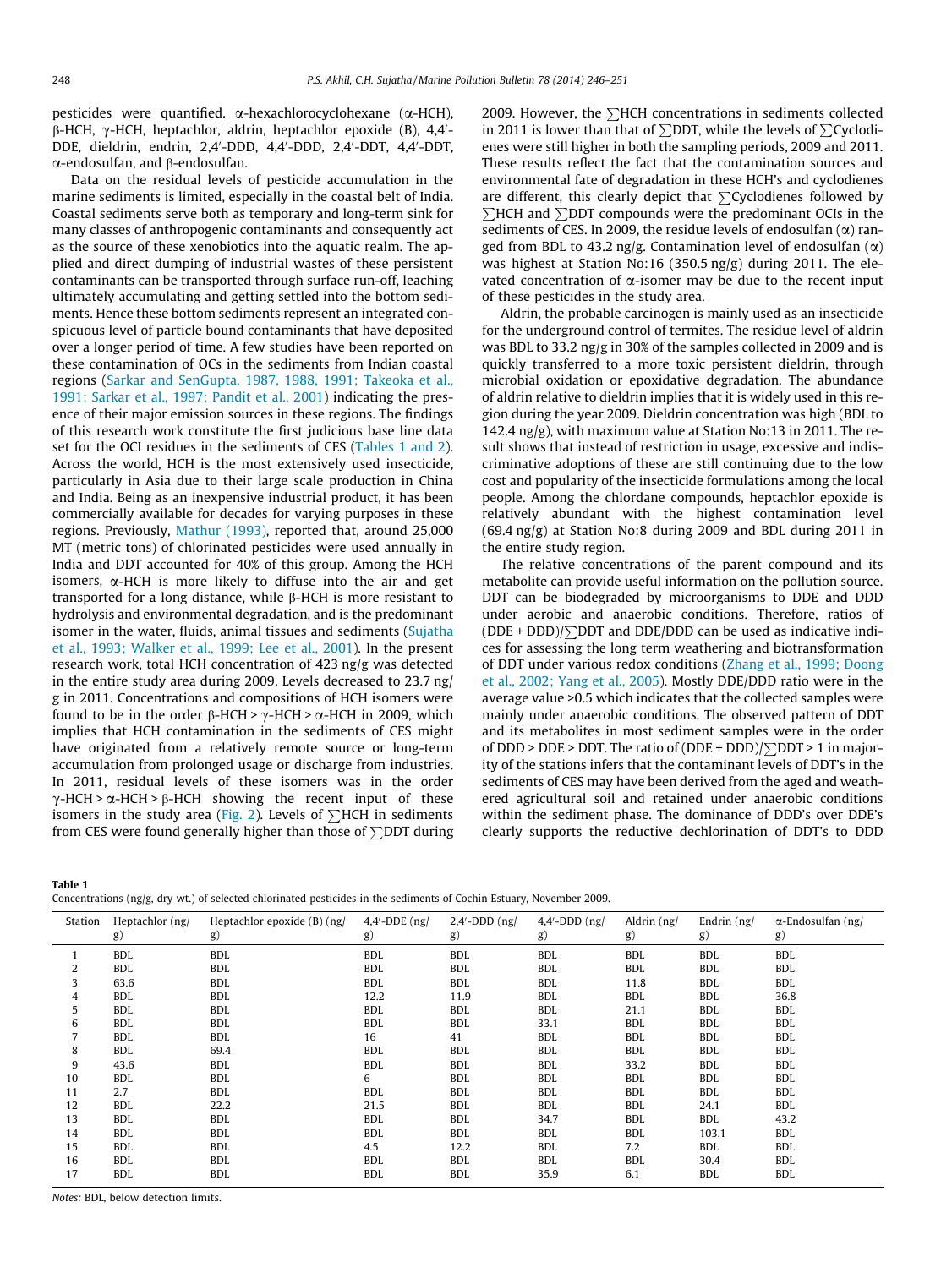P.S. Akhil, C.H. Sujatha / Marine Pollution Bulletin 78 (2014) 246–251 249

<span id="page-3-0"></span>

| Table 2 |                                                                                                                      |
|---------|----------------------------------------------------------------------------------------------------------------------|
|         | Concentrations (ng/g, dry wt.) of selected chlorinated pesticides in the sediments of Cochin Estuary, November 2011. |

| Station        | Heptachlor epoxide (B)<br>(ng/g) | $4.4'$ -DDT (ng/<br>g) | $4.4'$ -DDE (ng/<br>g) | $2,4'$ -DDD $(ng)$<br>g) | $4,4'$ -DDD $(ng)$<br>g) | Aldrin (ng/<br>g) | Dieldrin (ng/<br>g) | Endrin (ng/<br>g) | $\alpha$ -Endosulfan<br>(ng/g) |
|----------------|----------------------------------|------------------------|------------------------|--------------------------|--------------------------|-------------------|---------------------|-------------------|--------------------------------|
|                | <b>BDL</b>                       | <b>BDL</b>             | <b>BDL</b>             | <b>BDL</b>               | <b>BDL</b>               | <b>BDL</b>        | <b>BDL</b>          | <b>BDL</b>        | <b>BDL</b>                     |
| $\overline{2}$ | <b>BDL</b>                       | <b>BDL</b>             | <b>BDL</b>             | <b>BDL</b>               | <b>BDL</b>               | <b>BDL</b>        | <b>BDL</b>          | <b>BDL</b>        | <b>BDL</b>                     |
| 3              | <b>BDL</b>                       | <b>BDL</b>             | <b>BDL</b>             | <b>BDL</b>               | 33                       | <b>BDL</b>        | <b>BDL</b>          | <b>BDL</b>        | <b>BDL</b>                     |
| 4              | <b>BDL</b>                       | <b>BDL</b>             | <b>BDL</b>             | BDL                      | <b>BDL</b>               | <b>BDL</b>        | <b>BDL</b>          | <b>BDL</b>        | <b>BDL</b>                     |
| 5              | <b>BDL</b>                       | <b>BDL</b>             | <b>BDL</b>             | BDL                      | 33                       | <b>BDL</b>        | <b>BDL</b>          | <b>BDL</b>        | <b>BDL</b>                     |
| 6              | <b>BDL</b>                       | <b>BDL</b>             | 14                     | <b>BDL</b>               | <b>BDL</b>               | <b>BDL</b>        | <b>BDL</b>          | <b>BDL</b>        | <b>BDL</b>                     |
|                | <b>BDL</b>                       | <b>BDL</b>             | <b>BDL</b>             | BDL                      | <b>BDL</b>               | BDL               | BDL                 | BDL               | <b>BDL</b>                     |
| 8              | <b>BDL</b>                       | <b>BDL</b>             | <b>BDL</b>             | BDL                      | 33                       | <b>BDL</b>        | 18.7                | <b>BDL</b>        | <b>BDL</b>                     |
| 9              | <b>BDL</b>                       | <b>BDL</b>             | 14.2                   | <b>BDL</b>               | <b>BDL</b>               | <b>BDL</b>        | <b>BDL</b>          | <b>BDL</b>        | <b>BDL</b>                     |
| 10             | 12.6                             | <b>BDL</b>             | <b>BDL</b>             | 42.7                     | <b>BDL</b>               | <b>BDL</b>        | <b>BDL</b>          | 59.4              | 6                              |
| 11             | <b>BDL</b>                       | 162.5                  | <b>BDL</b>             | <b>BDL</b>               | 33.1                     | <b>BDL</b>        | 18.8                | <b>BDL</b>        | <b>BDL</b>                     |
| 12             | <b>BDL</b>                       | <b>BDL</b>             | 13.8                   | BDL                      | <b>BDL</b>               | 3.1               | <b>BDL</b>          | <b>BDL</b>        | <b>BDL</b>                     |
| 13             | 21.8                             | <b>BDL</b>             | <b>BDL</b>             | BDL                      | <b>BDL</b>               | <b>BDL</b>        | 142.4               | <b>BDL</b>        | <b>BDL</b>                     |
| 14             | <b>BDL</b>                       | <b>BDL</b>             | <b>BDL</b>             | BDL                      | <b>BDL</b>               | <b>BDL</b>        | <b>BDL</b>          | <b>BDL</b>        | <b>BDL</b>                     |
| 15             | 12                               | <b>BDL</b>             | <b>BDL</b>             | BDL                      | <b>BDL</b>               | <b>BDL</b>        | <b>BDL</b>          | <b>BDL</b>        | <b>BDL</b>                     |
| 16             | <b>BDL</b>                       | <b>BDL</b>             | <b>BDL</b>             | 38.7                     | <b>BDL</b>               | <b>BDL</b>        | <b>BDL</b>          | <b>BDL</b>        | 350.5                          |
| 17             | <b>BDL</b>                       | <b>BDL</b>             | <b>BDL</b>             | BDL                      | <b>BDL</b>               | <b>BDL</b>        | <b>BDL</b>          | <b>BDL</b>        | <b>BDL</b>                     |

Notes: BDL, below detection limits.



Fig. 2. The levels of HCH isomers in surface sediments of Cochin Estuary (2009– 2011).

under anaerobic conditions and similar observations reported earlier [\(Barakat et al., 2002](#page-5-0)). The results of anoxic behavior of sediments from the study area was in good concurrence with the previous work of [Akhil et al., 2013](#page-4-0) and [Manju et al., 2013.](#page-5-0)

The total  $\Sigma$ OCI contamination in sediment was 1170 ng/g (2009) and 1087 ng/g (2011) in the entire study region. Maximum concentration of  $\Sigma$ OCI were found in the northern part of the estuary (Fig. 3). Enrichment of organic carbon in association with the greater clay contents is attributed to the enhanced adsorption of organic carbon onto the clay minerals in the low salinity regimes. The weak flow and the huge input of industrial waste in the northern part of the estuary also results in high organic input in this area [\(Akhil et al., 2013\)](#page-4-0). However the successive post depositional changes may also modify the environment niche drastically.

To determine the potential of organochlorine contaminants that cause adverse effects to biota, concentration ranges of selected analytes from the sampling location were compared to the sediment quality guidelines (SQG) sited in [Table 3.](#page-4-0) Sediment quality guideline values from NOAA's National status and trends program ([Long et al., 1995\)](#page-5-0) designate an effects range low (ERL) and an effects range medium (ERM). ERL's represent chemical concentrations below which adverse effect would be rarely observed; ERM's represents the chemical concentration above which adverse effects would frequently occur. The Canadian sediment quality guideline ([CCME, 1999\)](#page-5-0), probable effect level (PEL) defines the level above



Fig. 3. Total OCP concentrations in surface sediments of Cochin Estuary (2009– 2011).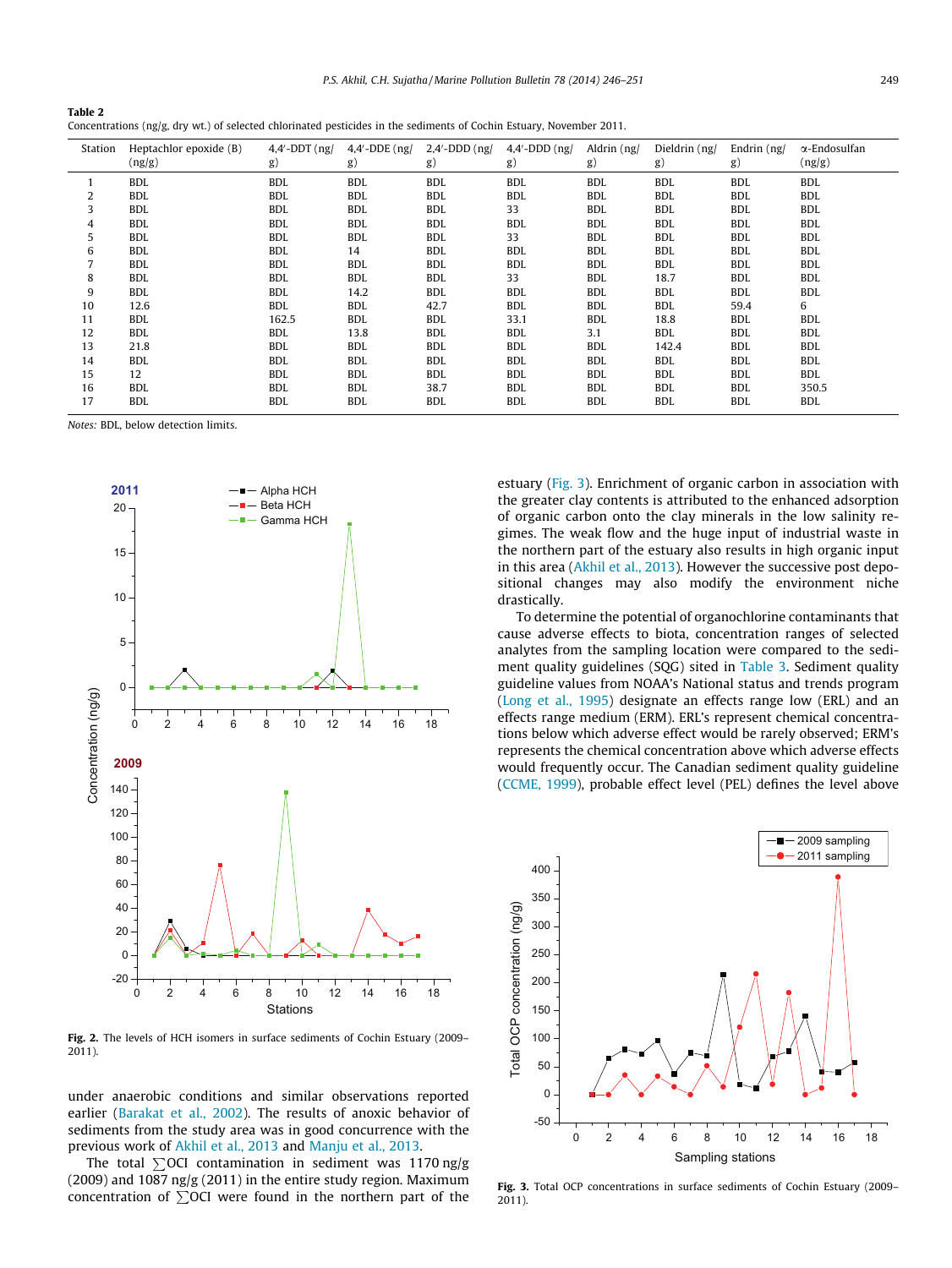#### <span id="page-4-0"></span>Table 3

Comparison of OC concentrations in the study area (ng/g dry wt.) with toxicity guidelines.

| Compound                   | $SQGs$ (ng/g d.w.) |           |           | Study area     | Stations (S)                     |                        |                            |  |
|----------------------------|--------------------|-----------|-----------|----------------|----------------------------------|------------------------|----------------------------|--|
|                            | ERL                | ERM       | PEL       | 2009-2011      | S of ERL $\sim$ ERM<br>2009-2011 | S of >ERM<br>2009-2011 | $S$ of $>PEL$<br>2009-2011 |  |
| $\Sigma$ DDTs              | 1.58               | 46.1      | <b>NA</b> | 229-418        | 3,4,5,6,8,9,10,12,13,15,16,17    | 7,11                   |                            |  |
| $o, p'$ - and $p, p'$ -DDD | <b>NA</b>          | <b>NA</b> | 8.51      | 168.8-213.5    |                                  |                        | 3,5,6,8,11,13,17           |  |
| $o, p'$ - and $p, p'$ -DDE | <b>NA</b>          | <b>NA</b> | 6.75      | $60.2 - 42$    |                                  |                        | 4,6,7,9,12                 |  |
| $o, p'$ - and $p, p'$ -DDT | <b>NA</b>          | <b>NA</b> | 4.77      | BDL-162.5      |                                  |                        | 11                         |  |
| $p, p'$ -DDD               | 2                  | 20        | <b>NA</b> | 103.7-132.1    | None                             | 3,5,6,8,11,17          |                            |  |
| $p, p'$ -DDE               | 2.2                | 27        | <b>NA</b> | $60.2 - 42$    | 4, 6, 7, 9, 10, 12, 15           | None                   |                            |  |
| $p, p'$ -DDT               |                    | 7         | <b>NA</b> | BDL-162.5      | None                             | 11                     |                            |  |
| Endrin                     | 0.02               | 45        | 62.4      | 157.6-59.4     | 12,16                            | 10,14                  | 14                         |  |
| Dieldrin                   | <b>NA</b>          | <b>NA</b> | 6.67      | BDL-179.9      |                                  |                        | 8.11.13                    |  |
| Lindane                    | <b>NA</b>          | <b>NA</b> | 1.38      | 167.8-19.8     |                                  |                        | 2,4,6,9,11,13              |  |
| Heptachlor epoxide         | <b>NA</b>          | <b>NA</b> | 2.74      | 91.6-BDL       |                                  |                        | 8,10,12,13,15              |  |
| <b>CHLs</b>                | 0.5                | 6         | 8.87      | $201.5 - 46.4$ | 11                               | 3,9,10,13,15           | 3,9,10,13,15               |  |

#### Table 4

Comparison of organochlorine concentrations (ng/g dry wt.) in the sediments from other locations.

| Area                                             | Year      | $\Sigma$ DDTs   | $\Sigma$ HCHs   | References                   |
|--------------------------------------------------|-----------|-----------------|-----------------|------------------------------|
| Eastern coast of India                           | <b>NA</b> | $0.10 - 0.97$   | $0.008 - 0.02$  | Sarkar (1994)                |
| Rhone prodelta, France                           | 1987-1991 | $62 - 675$      | <b>NA</b>       | Tolosa et al. (1995)         |
| Barcelona Offshore                               | 1987-1991 | $4.4 - 76.2$    | <b>NA</b>       | Tolosa et al. (1995)         |
| Ebro Prodelta, Spain                             | 1987-1991 | $0.8 - 89.2$    | <b>NA</b>       | Tolosa et al. (1995)         |
| Arabian Sea                                      | 1997      | 1.14-25.17      | <b>NA</b>       | Sarkar et al. (1997)         |
| Ebro River, Spain                                | 1995-1996 | $0.4 - 52$      | $0.001 - 0.038$ | Fernàndez et al. (1999)      |
| Manzala Lake                                     | 1993      | $5 - 640$       | $0.97 - 16.1$   | Yamashita et al. (2000)      |
| West and east coast of India                     | 1995-1997 | ND-364          | $1.5 - 1053$    | Pandit et al. (2001)         |
| Alexandria harbour, Egypt                        | 1998      | $< 0.25 - 885$  | $0.25 - 6.0$    | Barakat et al. (2002)        |
| Mumbai                                           | <b>NA</b> | $0.5 - 9.6$     | $3.8 - 16.2$    | Pandit et al. (2002)         |
| Masan Bay, Korea                                 | 1997      | $0.27 - 89.2$   | <b>NA</b>       | Hong et al. (2003)           |
| Northeastern coast of India                      | 2003      | $0.18 - 1.93$   | $0.11 - 0.40$   | Guzzella et al. (2005)       |
| Bahrain                                          | 2000      | 0.088-0.430     | $0.004 - 0.013$ | De Mora et al. (2005)        |
| Bay of Bengal, India                             | 1998      | $0.04 - 4.79$   | $0.17 - 1.56$   | Babu Rajendran et al. (2005) |
| Gulf of Aden. Yemen                              | 2005      | $ND-0.74$       | $ND-0.06$       | Mostafa et al. (2007)        |
| Estuarine and marine sediments. Vietnam          | 2003-2004 | $0.31 - 274$    | $ND-1.00$       | Hong et al. (2008)           |
| Remote lakes and coastal areas, Norwegian Arctic | 2005      | $0.23 - 5.4$    | $0.21 - 7.0$    | Jiao et al. (2009)           |
| Baiyangdian Lake, North China                    | 2007-2008 | $1.3 - 51.3$    | $4.7 - 679$     | Hu et al. (2010)             |
| Lower Mekong River Basin, Laos and Thailand      | 2005      | $0.027 - 52$    | $0.005 - 9.9$   | Sudaryanto et al. (2011)     |
| Lake Victoria, Uganda.                           | 2003-2007 | $4.24 \pm 3.83$ | $2.80 \pm 2.00$ | Wasswa et al. (2011)         |
| Maryut Lake, Egypt                               | 2005      | $0.07 - 105.6$  | $ND-2.20$       | Barakat et al. (2012a,b)     |
| Manzala Lake, Egypt                              | 2005      | $ND-3.42$       | $ND-7.25$       | Barakat et al. (2012a,b)     |
| Cochin Estuary                                   | 2009-2011 | 229-418         | $423 - 23.7$    | This study                   |

which adverse effects on aquatic biota are expected to occur frequently. Most of the pesticide residues detected from the study area were above SQG. The highest concentrations of OCs were detected at stations near the discharge point of sewage and close to the industrial areas. Based on earlier reported values, the study infers that sediment from CES are of higher toxicity than those from other worldwide locations (Table 4).

The research work allowed a comprehensive evaluation of OCIs content in the sediments of CES. Due to the excessive agriculture application, industrial pollutant discharge, atmospheric transport and its persistent nature, obviously there still exist a variety of OCI residues in the sediments of CES. Among these contaminants, cyclodienes followed by HCH and DDT compounds are the predominant OCIs in the study area. The high concentration of biological metabolite p,p'-DDD from the parent DDTs depict that OCIs contamination was mainly from aged and weathered agricultural soils and was retained under anaerobic conditions in the sediment. The results also indicate that there exists a certain potential health risk to the habitat in both the southern and northern area. The baseline data obtained from the present investigation can be used for regular ecological monitoring, considering the industrial and agricultural growth around this important estuarine system. Further work is needed to determine the bioaccumulation of POPs in the

food web and the associated risks to the ecosystem and human health.

## Acknowledgements

The authors wish to acknowledge Ministry of Earth Sciences (MoES) under SIBER-GEOTRACES programme, Government of India, for the financial support to carry out the research work. We thank The Head, Department of Chemical Oceanography, CUSAT for providing laboratory facilities and offering suggestions. Our special thanks to Ms. Geetha Menon for improving the clarity of the manuscript.

# References

- [Abbassy, M.S., Ibrahim, H.Z., Abdel-Kader, H.M., 2003. Persistent organochlorine](http://refhub.elsevier.com/S0025-326X(13)00642-5/h0005) [pollutants in the aquatic ecosystem of Lake Manzala, Egypt. Bull. Environ. Con.](http://refhub.elsevier.com/S0025-326X(13)00642-5/h0005) [Tox. 70, 1158–1164.](http://refhub.elsevier.com/S0025-326X(13)00642-5/h0005)
- [Akhil, P.S., Sujatha, C.H., 2012. Prevalence of organochlorine pesticide residues in](http://refhub.elsevier.com/S0025-326X(13)00642-5/h0010) [groundwaters of Kasargod District, India. Toxicol. Environ. Chem. 94, 1718–](http://refhub.elsevier.com/S0025-326X(13)00642-5/h0010) [1725.](http://refhub.elsevier.com/S0025-326X(13)00642-5/h0010)
- Akhil, P.S., Manju, P.Nair., Sujatha, C.H., 2013. Core sediment biogeochemistry in specific zones of Cochin Estuarine System (CES). Journal of Earth System Science (in press).